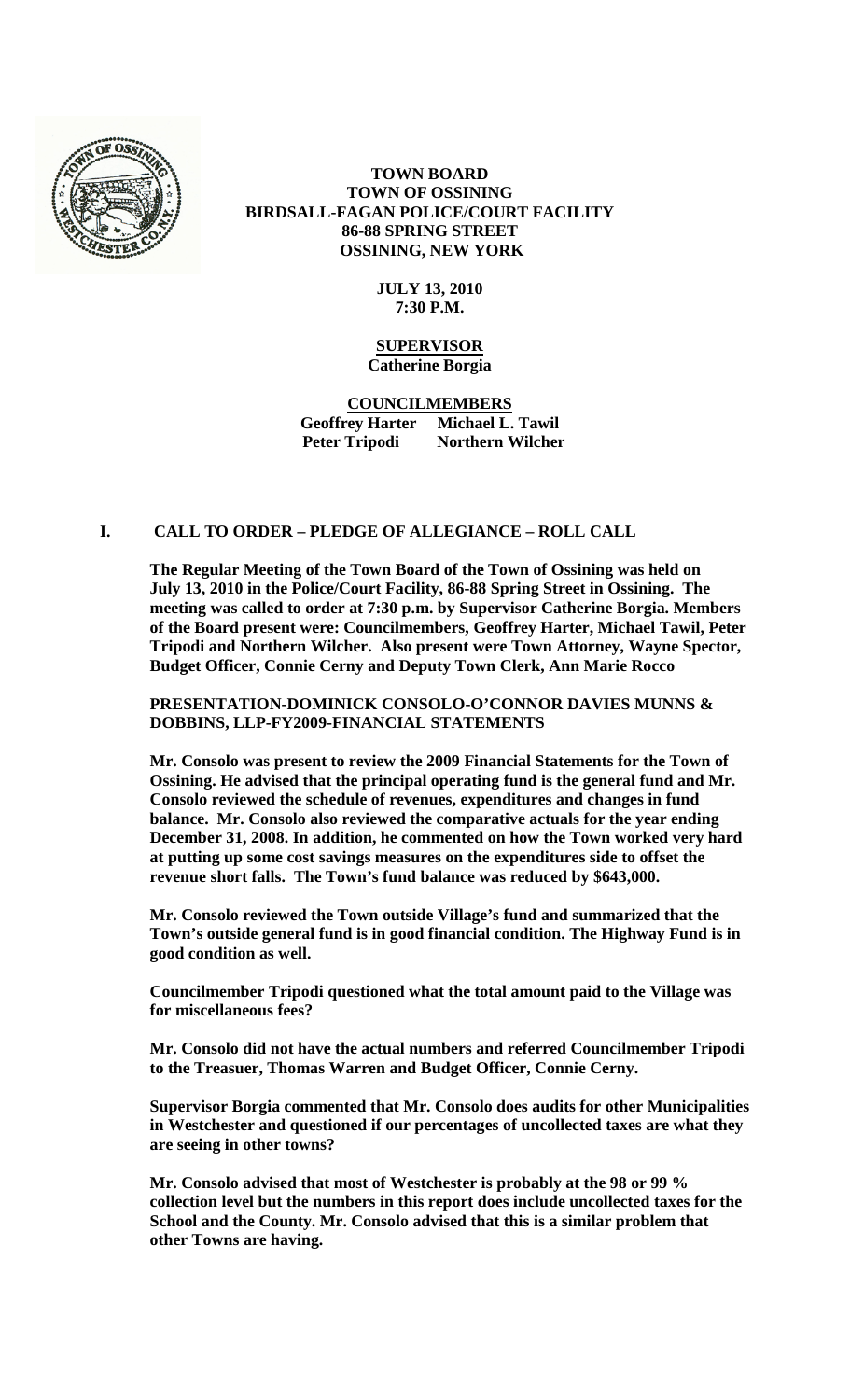**Supervisor Borgia advised Mr. Consolo that the Town recently adopted a Fund Balance Policy.**

**Mr. Bobby Williams of Spring Street questioned if there was limit in the amount of money that is allowed in the fund balance? Mr. Consolo advised that there is no limit as to the amount of money to be left in the fund balance. Mr. Consolo does recommend 15% in the fund balance.** 

**Ms. Linda Mangano, Ellis Place. Ms. Mangano feels that there should be a better way to educate the public on the three funds and also commented that the Town's and Village's budgets are very different. Supervisor Borgia added that the Towns in Westchester County do guarantee the school taxes.**

**PRESENTATION- MATTHEW BROTMANN, SENIOR POLICY ADVISOR TO THE ATTORNEY GENERAL PROJECT SUNLIGHT PRESENTATION-NEW YORK STATE ATTORNEY GENERAL'S OFFICE**

**Attorney Matthew Brotmann demonstrated how Project Sunlight leads to greater government accountability and increases public participation in governance.** 

**Attorney Brottman provided an overview of the website [www.sunlightny.com](http://www.sunlightny.com/)**

**Attorney Brotmann explained the following features on the website:**

- **Browse feature: browse bills, bill jacket's, state elected officials, member items, campaign finance, State contracts, State corporations, charities, local elected officials, local government by county.**
- **Search feature: search contracts member items, corporations, charities, lobbyists, campaign finance.**
- **Maps: View member items or local officials geographically.**

**Ms. Linda Mangano, Ellis Place. Ms.Mangano questioned when this website went live? Attorney Brotmann answered three and half years ago.**

**Mr. Bobby Williams Spring Street. Mr. Williams questioned if there was any live feedback on this website. Attorney Brotmann advised there was not a live feed.**

#### **II. ANNOUNCEMENTS**

**Supervisor Borgia advised that the Town did receive their second Police Proposal from the Village of Ossining. Both proposals are on the Town's website. Supervisor Borgia announced that there will be a series of public meetings to discuss the proposals. One meeting will be held in August and one in September. Residents who have any questions and/or comments regarding the proposals should contact the Supervisors office at 914-762-6001.**

## **III. PUBLIC COMMENT ON AGENDA ITEMS**

**Ms. Linda Mangano, Ellis Place questioned the Call-A-Cab program. On page 21, Ossining Taxi is getting paid \$655.50 for the Call-A-Cab program and questioned why we are not paying the other taxi companies in Ossining?**

**Supervisor Borgia advised that this is just a receipt for the Call-A-Cab program. The reason why it is being paid to this particular company is because the seniors decide what taxi companies to use and this is the reimbursement for the amount of taxi chit's that have been turned it.**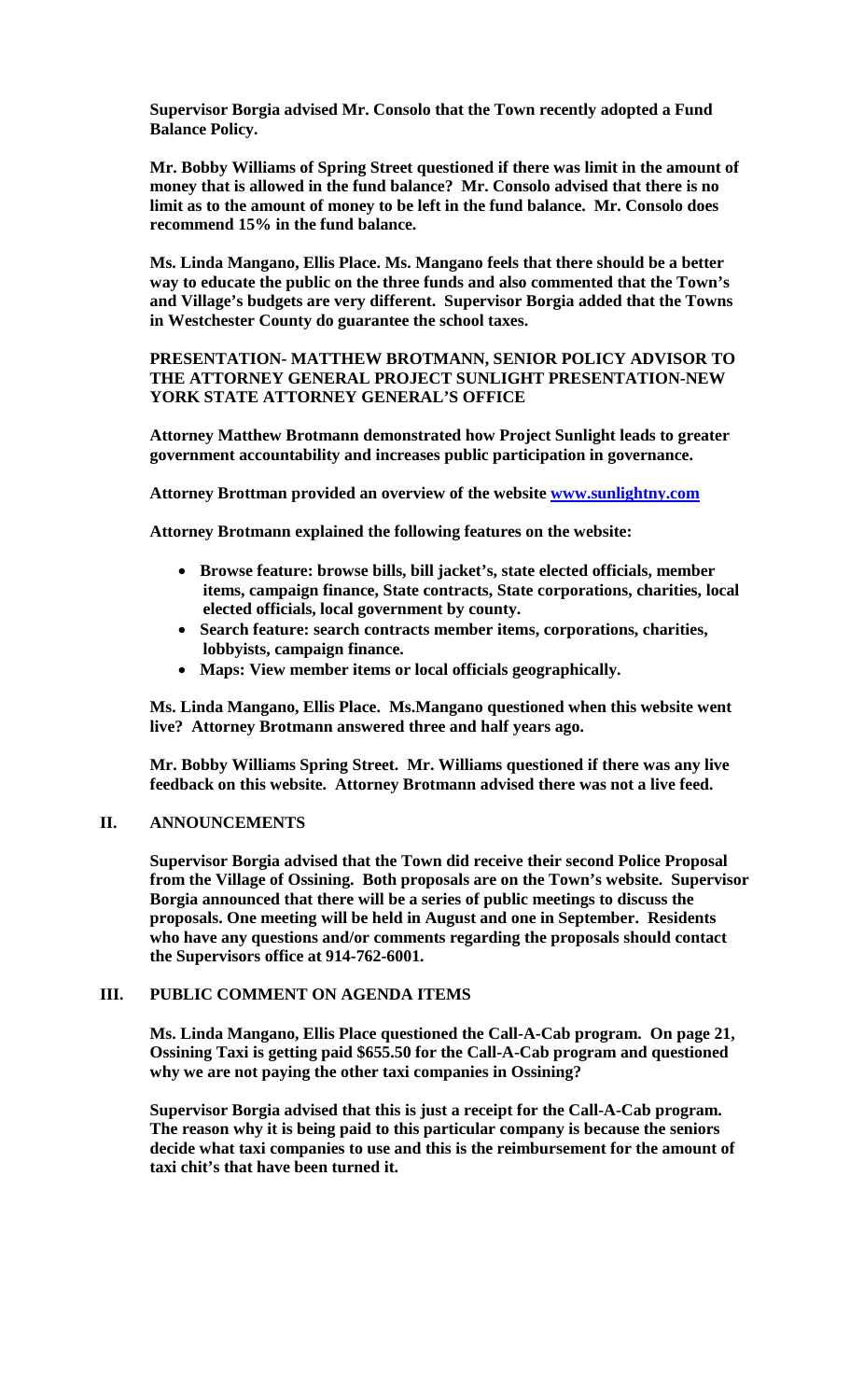### **IV. BOARD RESOLUTIONS**

#### **A. Approval of Minutes**

**Councilmember Tawil moved and it was seconded by Councilmember Wilcher that the following be approved:**

**Resolved, that the Town Board of the Town of Ossining hereby approves the June 22, 2010 Minutes of the Regular Meeting as presented.**

### **Motion Carried: Unanimously**

### **B. Approval of Voucher Detail Report**

**Councilmember Harter moved and it was seconded by Councilmember Tawil that the following be approved:**

**Resolved, that the Town Board of the Town of Ossining hereby approves the Voucher Detail Report dated July 13, 2010 in the amount of \$ 321,898.90.**

> **Vote: 4 –1–0 Voting Aye: Harter, Tawil, Borgia, Wilcher Voting Nay: Tripodi**

**Councilmember Tripodi believes that we should increase our restrictions particularly in verifying the employees of these companies are eligible to work in this country and would like to explore this further in future work sessions.** 

**Councilmember Tripodi advised that he will be voting a negative on this resolution because he is not in agreement with some of the items in the voucher detail.**

**Councilmember Tawil added that we are subsidizing rides for seniors and it is a service that we provide to the seniors.**

**Supervisor Borgia added that any Taxi Cab Company within Ossining is allowed to apply for the Call-A-Cab program. Supervisor Borgia did agree that in future work session, the Board would discuss the particulars of this program.**

**Ms. Mangano questions how much does the Town pay for each Call- A-Cab ride? Supervisor Borgia advised that the Town pays .75 cents for each ride. Ms. Mangano questioned how much does a senior pay? Budget Officer, Connie Cerny answered \$2.75.**

**Supervisor Borgia advised that she will confirm all the numbers and post them the Town's Website.**

**Councilmember Wilcher added that the Town is looking out for our Senior Citizens in the best way we know how and we should all respect that.** 

**C. A RESOLUTION AUTHORIZING THE ISSUANCE OF NOT EXCEEDING \$250,000 BONDS OF THE TOWN OF OSSINING, WESTCHESTER COUNTY, NEW YORK, TO PAY THE COST OF CERTAIN JUDGMENTS, COMPROMISED CLAIMS OR SETTLED CLAIMS RESULTING FROM COURT ORDERS ON PROCEEDINGS BROUGHT PURSUANT TO ARTICLE 7 OF THE REAL PROPERTY TAX LAW DUE AND PAYABLE IN THE CURRENT FISCAL YEAR OF SAID TOWN.**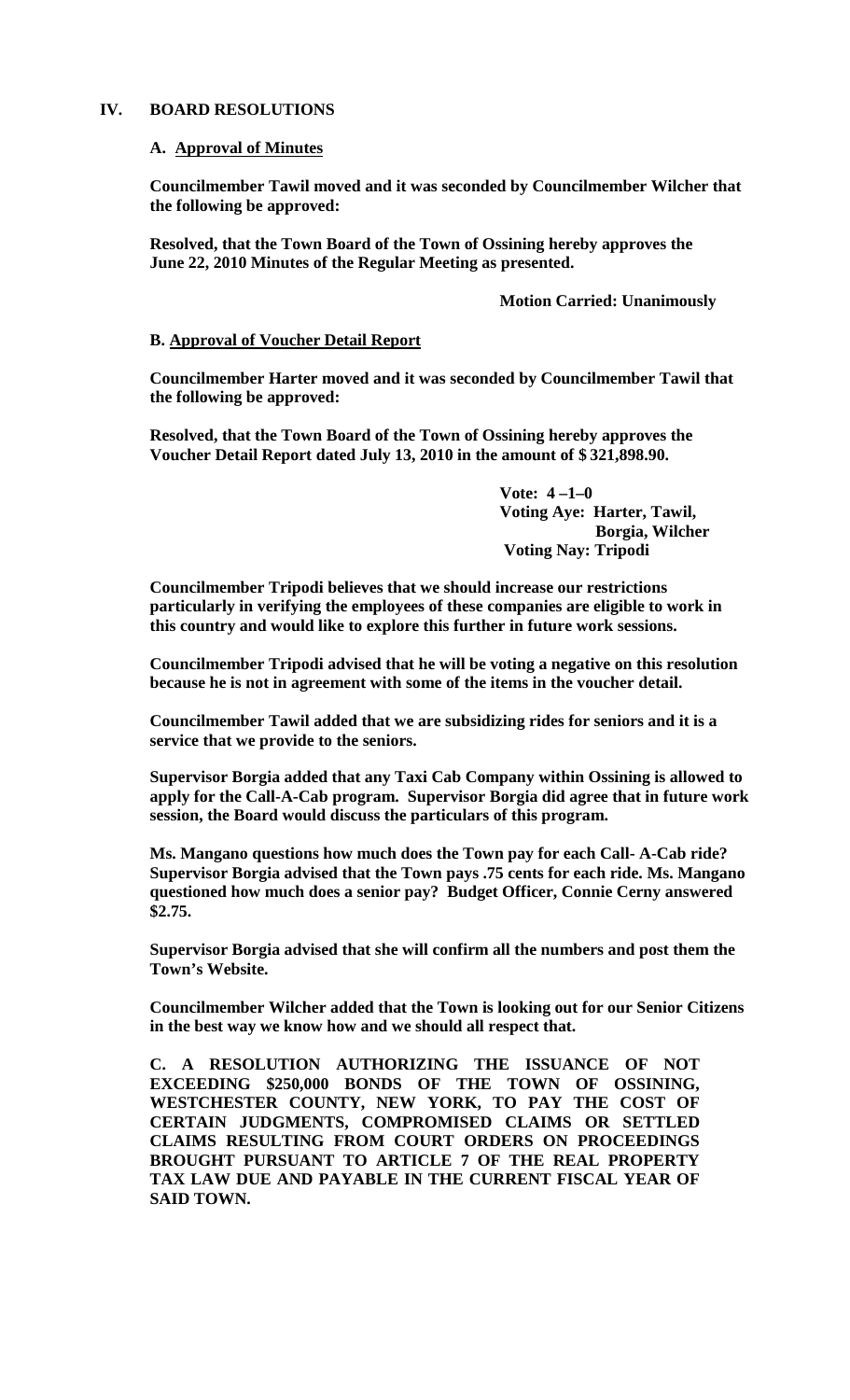**Councilmember Tawil moved and it was seconded by Councilmember Harter that the following be approved:**

**BE IT RESOLVED, by the affirmative vote of not less than two-thirds of the total voting strength of the Town Board of Town of Ossining, Westchester County, New York, as follows:**

**Section 1. For the class of objects or purposes of paying the cost of certain judgments, compromised claims or settled claims resulting from court orders on proceedings brought pursuant to Article 7 of the Real Property Tax Law due and payable in the current fiscal year of the Town of Ossining, Westchester County, New York, including incidental expenses in connection therewith, there are hereby authorized to be issued not exceeding \$250,000 bonds of said Town pursuant to the provisions of the Local Finance Law.** 

**Section 2. The maximum estimated cost of the aforesaid class of objects or purposes is \$250,000, and the plan for the financing thereof shall is by the issuance of not exceeding \$250,000 bonds of said Town herein. Such bonds are to be payable from amounts which shall annually be levied on all the taxable real property in said Town, and the faith and credit of said Town of Ossining, Westchester County, New York, are hereby pledged for the payment of said bonds and the interest thereon.**

**Section 3. It is hereby determined that the period of probable usefulness of the aforesaid class of objects or purposes is ten years, pursuant to subdivision 33-a of paragraph a of Section 11.00 of the Local Finance Law.**

**Section 4. Subject to the provisions of the Local Finance Law, the power to authorize the issuance of and to sell bond anticipation notes in anticipation of the issuance and sale of the serial bonds herein authorized, including renewals of such notes, is hereby delegated to the Supervisor, the chief fiscal officer. Such notes shall be of such terms, form and contents, and shall be sold in such manner, as may be prescribed by said Supervisor, consistent with the provisions of the Local Finance Law.**

**Section 5. All other matters except as provided herein relating to the serial bonds herein authorized including the date, denominations, maturities and interest payment dates, within the limitations prescribed herein and the manner of execution of the same, including the consolidation with other issues, and also the ability to issue serial bonds with substantially level or declining annual debt service, shall be determined by the Supervisor, the chief fiscal officer of such Town. Such bonds shall contain substantially the recital of validity clause provided for in Section 52.00 of the Local Finance Law, and shall otherwise be in such form and contain such recitals, in addition to those required by Section 51.00 of the Local Finance Law, as the Supervisor shall determine consistent with the provisions of the Local Finance Law.**

**Section 6. The validity of such bonds and bond anticipation notes may be contested only if: Such obligations are authorized for an object or purpose for which said Town is not authorized to expend money, or The provisions of law which should be complied with as of the date of publication of this resolution are not substantially complied with, and an action, suit or proceeding contesting such validity is commenced within twenty days after the date of such publication, or Such obligations are authorized in violation of the provisions of the Constitution.**

**Section 7. This resolution shall constitute a statement of official intent for purposes of Treasury Regulations Section 1.150-2. Other than as specified in this resolution, no monies are, or are reasonably expected to be, reserved, allocated on a long-term basis, or otherwise set aside with respect to the permanent funding of the object or purpose described herein.**

**Section 8. This resolution, which takes effect immediately, shall be published in summary form in the official newspaper of said Town for such purpose, together**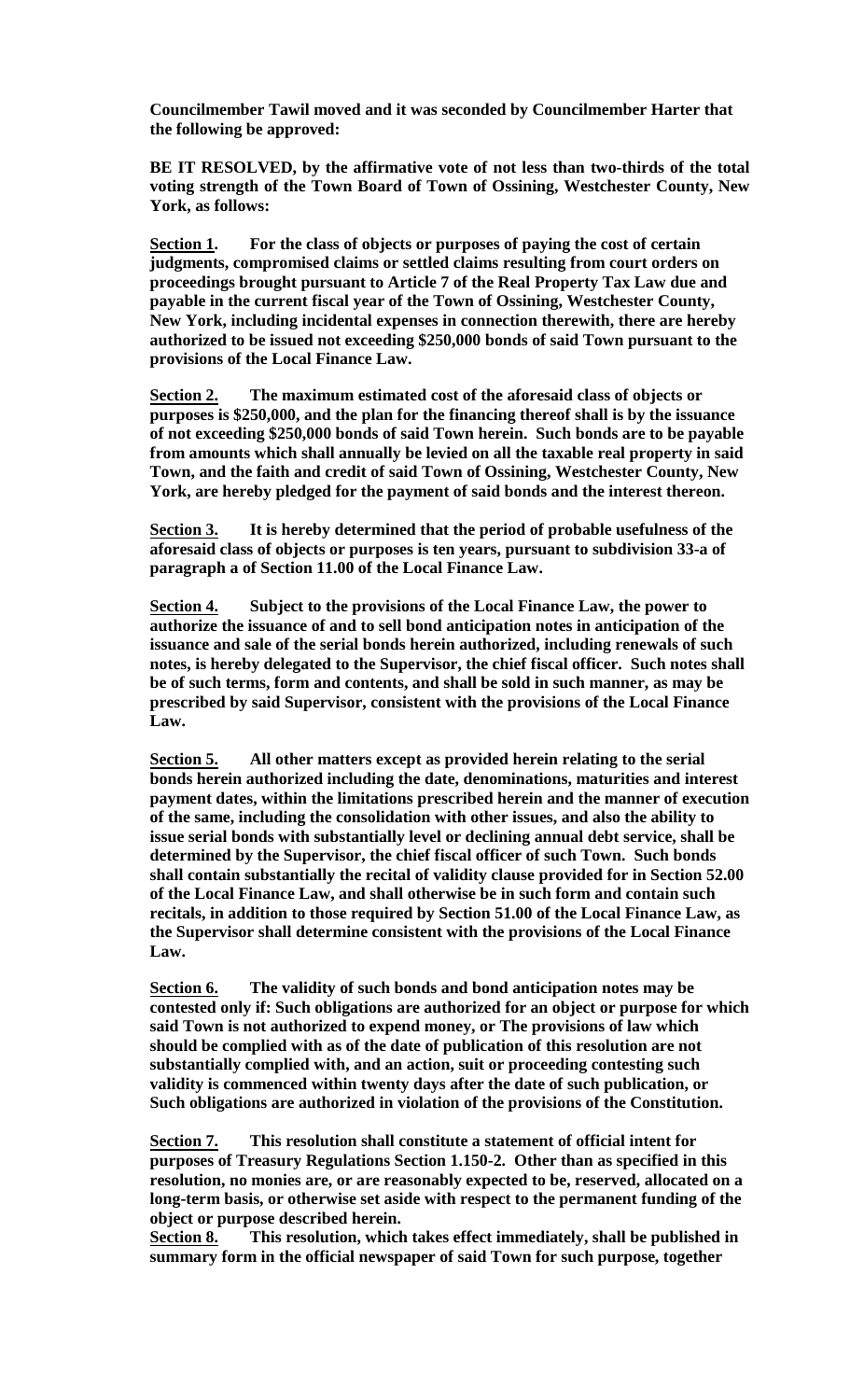**with a notice of the Town Clerk substantially in the form provided in Section 81.00 of the Local Finance Law.**

**Councilmember Tripodi added that he understands that The Town must do this and is aware that many other Municipalities are doing this but he does not feel comfortable voting yes on this resolution and explained that he will be abstaining.**

**Supervisor Borgia added that last year we did have a negative assessment role and the Town knew that there were going to be an increase in the number of small claims made against our assessment role. Supervisor Borgia advised that the Town didn't feel that it was appropriate to levy a tax on an amount that we were not sure about and thought that this was the best option for our tax payers.**

> **Motion Carried: 4-0-1 Roll Call Vote: Ayes: Councilmembers Harter, Tawil, Wilcher & Supervisor Borgia Abstaining: Councilmember Tripodi**

# **D. Authorization to Advertise for Bids for Stormytown Road Pump Station Elimination Project**

**Councilmember Tawil moved and it was seconded by Councilmember Wilcher that the following be approved:**

**Resolved, that the Town Board of the Town of Ossining hereby authorizes the Town Clerk to advertise for bids for the Stormytown Road Pump Station Elimination and Gravity Sewer Replacement project, to be returnable no later than 10:00am on Monday, August 9, 2010 in the office of the Town Clerk, 16 Croton Avenue, Ossining, New York.**

**Motion Carried: Unanimously**

## **E. Parks Department-Seasonal Employees**

**Councilmember Tawil moved and it was seconded by Councilmember Tripodi that the following be approved:**

**Resolved, that the Town Board of the Town of Ossining hereby terminates the following employees from the seasonal position of Laborer in the Parks Department:**

**NAME**<br> **Robert Tyrone Hinson**<br> **EFFECTIVE DATE**<br> **Iuly 15, 2010 Robert Tyrone Hinson July 15, 2010 Tavar R. Young** 

**Motion Carried: Unanimously**

#### **F. Parks Department-Seasonal Employee**

**Councilmember Harter moved and it was seconded by Councilmember Tawil that the following be approved:**

**Resolved, that the Town Board of the Town of Ossining hereby appoints Jason Leslie, Dale Avenue, Ossining to the seasonal position of Laborer in the Parks Department effective July 14, 2010 at an hourly rate of \$7.25/hr.**

**Motion Carried: Unanimously**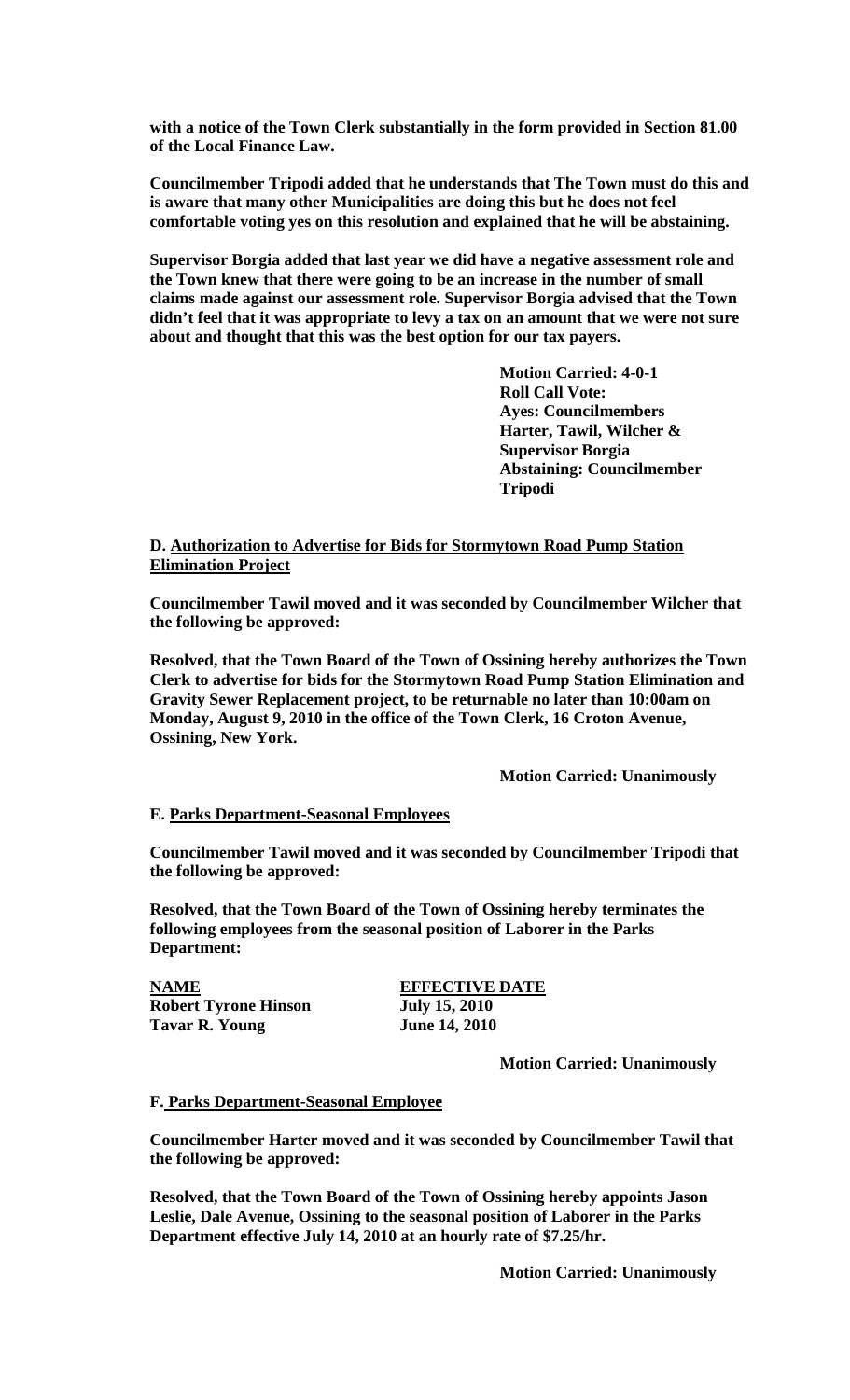# **G. Finance-2010 Budget Adjustments**

**Councilmember Tawil moved and it was seconded by Councilmember Wilcher that the following be approved:**

**Resolved, that the Town Board of the Town of Ossining hereby authorizes the following budget adjustments be made to the 2010 budget:**

| <b>TRANSFER TO G/L</b><br><b>ACCOUNT</b>                                                          | <b>AMOUNT</b>                       | <b>AMOUNT</b> | <b>TRANSFER FRM G/L</b><br><b>ACCNT</b>                    |  |
|---------------------------------------------------------------------------------------------------|-------------------------------------|---------------|------------------------------------------------------------|--|
| <b>TOWN BOARD</b>                                                                                 |                                     |               |                                                            |  |
| 010-1010-0405-Conference                                                                          | 410.00                              | 410.00        | 010.1010.0101-Personal<br>Svcs.                            |  |
| <b>TAX COLLECTION</b>                                                                             |                                     |               |                                                            |  |
| 010.1330.0110-Part Time<br>010.1330.0428-Dues                                                     | 1000.00<br>25.00                    | 1025.00       | 010.1330.0497-Internet Site<br>Fees                        |  |
| <b>ASSESSMENT</b>                                                                                 |                                     |               |                                                            |  |
| 010.1355.0201-Equipment<br>010.1355.0404-Mileage<br>010.1355.0428-Dues<br>010.1355.0110-Part Time | 305.28<br>50.00<br>55.00<br>6000.00 | 6410.28       | 010.1355.0101-Personal<br>Svcs.                            |  |
| <b>TOWN ATTORNEY</b>                                                                              |                                     |               | 010.1420.0426-Special                                      |  |
| 010.1420.0403-Filing Fees<br>010.1420.0422-Certioriari<br>010.1420.0425-Labor Counsel             | 230.50<br>8614.52<br>6000.00        | 14845.02      | Counsel                                                    |  |
| <b>BUILDINGS</b><br>010.1620.0419-Maint/Repair                                                    | 1600.00                             | 1000.00       | 010.1620.0201-Equipment<br>010.1620.0438-<br>Miscellaneous |  |
|                                                                                                   |                                     | 600.00        |                                                            |  |
| <b>UNALLOCATED</b><br><b>INSURANCE</b><br>010.1910.0465-Gasb 45<br>Services                       | 2479.50                             | 2479.50       | 010.1910.0467-Liability                                    |  |
| <b>PARKS</b>                                                                                      |                                     |               |                                                            |  |
| 010.7110.0474-Fuel Oil<br>010.7112.0409-Electricity                                               | 1600.00<br>3900.00                  | 5500.00       | 010.7110.0409-Electricity                                  |  |
| <b>BOND ANTICIPATION</b><br><b>NOTES</b>                                                          |                                     |               |                                                            |  |
| 010.9730.0403-Filing Fees                                                                         | 5499.08                             | 5499.08       | 010.9760.0710-TAN Interest                                 |  |
| <b>CEMETERY</b>                                                                                   |                                     |               |                                                            |  |
| 032.8810.0203-Car                                                                                 | 1200.00                             | 1200.00       | 032.8810-0442-Capital<br>Improv.                           |  |
| <b>CONSOLIDATED SEWER</b><br>045.1980.0438-Payroll Tax<br>045.9010.0813-Workers Comp              | 19.11<br>302.07                     | 321.18        | 045.8120.0413-Consultant                                   |  |

**INDEPENDENT AUDIT**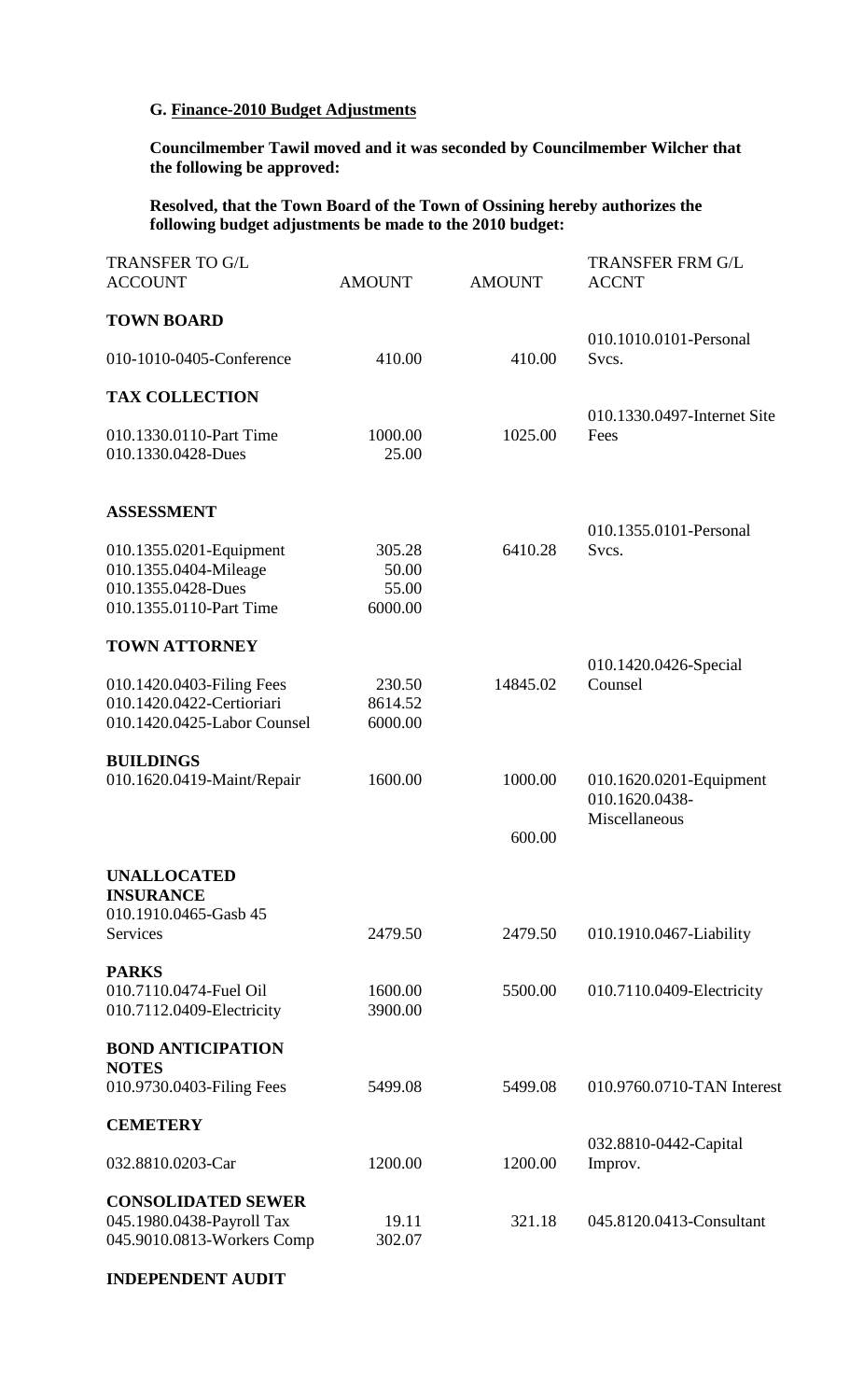| 020-1320.0438-Miscellaneous                     | 0.73    | 0.73    | 020.1910.0467-Liability                             |
|-------------------------------------------------|---------|---------|-----------------------------------------------------|
| <b>UNALLOCATED</b>                              |         |         |                                                     |
| <b>INSURANCE</b><br>020.1910.0465-GASB 45 svcs. | 3001.50 | 3001.50 | 020.1910.0467-Liability                             |
| <b>AMBULANCE DISTRICT</b>                       |         |         |                                                     |
| 066.9730.0403-Filing Fees                       | 176.71  | 176.71  | 066.9760.0710-TAN Interest                          |
| <b>OTHER GEN. GOV'T</b>                         |         |         |                                                     |
| 020.1989.0487-IMA Study                         | 4290.00 | 4290.00 | 020.1910.0467-Liability                             |
| <b>POLICE DEPARTMENT</b>                        |         |         |                                                     |
| 020.3120.0203-Car                               | 378.80  | 378.80  | 020.3120.0419-<br>Maint/Repair                      |
| <b>PLANNING</b>                                 |         |         |                                                     |
| <b>DEPARTMENT</b>                               |         |         |                                                     |
| 020.8020.0405-Conference                        | 180.00  | 180.00  | 020.8020.0201-Equipment<br>020.8020.0423-Affordable |
| 020.8020.0428-Dues                              | 60.00   | 60.00   | Housing                                             |
| <b>BOND ANTICIPATION</b>                        |         |         |                                                     |
| <b>NOTES</b>                                    |         |         |                                                     |
| 020.9730.0403-Filing Fees                       | 590.37  | 590.37  | 020.9760.0710-TAN Interest                          |
| <b>UNALLOCATED</b>                              |         |         |                                                     |
| <b>INSURANCE</b>                                |         |         |                                                     |
| 031.1910.0465-Gasb 45 Svcs.                     | 1044.00 | 5334.00 | 031.1910.0467-Liability                             |
| 031.1989.0487-IMA Study                         | 4290.00 |         |                                                     |
| <b>HIGHWAY</b>                                  |         |         |                                                     |
| <b>DEPARTMENT</b>                               |         |         |                                                     |
| 031.5010.0428-Dues                              | 41.00   | 5176.80 | 031.5010.0413-Consultant                            |
| 031.5010.0425-Labor Counsel                     | 5000.00 |         |                                                     |
| 031.5142.0401-Supplies                          | 135.80  |         |                                                     |
|                                                 |         |         |                                                     |

**Motion Carried: Unanimously**

# **H. Fourth Amendment Agreement-New York State Department of Environmental Conservation**

**Councilmember Harter moved and it was seconded by Councilmember Tawil that the following be approved:**

**Resolved, that the Town Board of the Town of Ossining hereby authorizes the Town Supervisor to enter into a Fourth Amendment Agreement with New York State Department of Environmental Conservation for the Engel Park Vegetative Restoration Project to extend the contract end date from May 31, 2010 to December 31, 2010.**

**Motion Carried: Unanimously**

# **I. Town Property-Surplus Vehicle**

**Councilmember Wilcher moved and it was seconded by Councilmember Tawil that the following be approved:**

**Resolved, that the Town Board of the Town of Ossining hereby approves a bid from Brian Purdy, Ossining, NY for the following surplus vehicle at the bid price listed below:**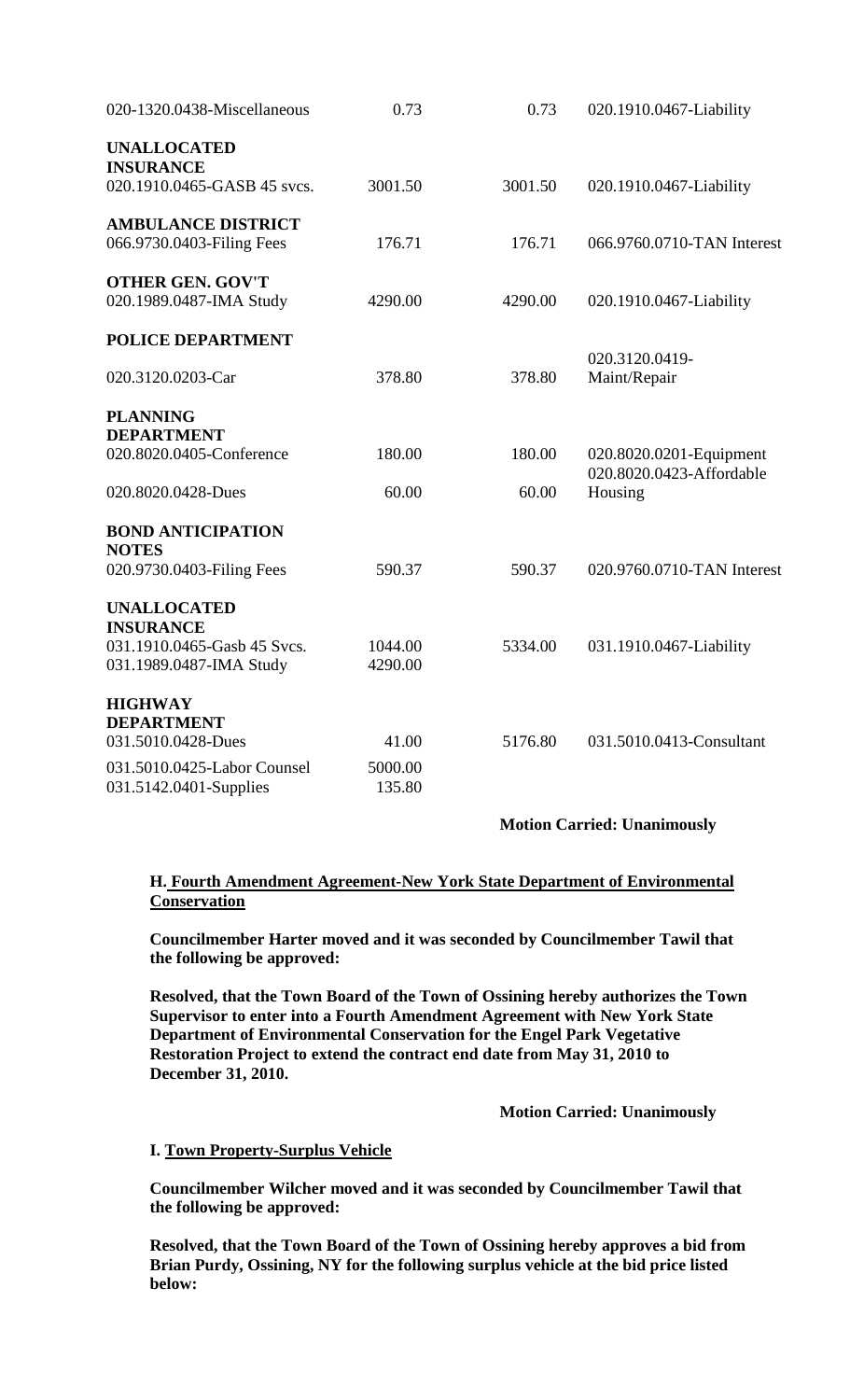**1997 Ford Taurus Station Wagon VIN# 1FALP57U7VG197932 Bid Price: \$250.00**

**Supervisor Borgia added that Mr. Purdy is an employee of the Town of Ossining and reassured the Board that Mr. Purdy had nothing to do with declaring this vehicle a surplus. In addition, this was the only bid the Town received for this vehicle.**

**Motion Carried: Unanimously**

### **J. Declaring Surplus Equipment**

**Councilmember Harter moved and it was seconded by Councilmember Tawil that the following be approved:**

**Resolved, that the Town Board of the Town of Ossining hereby declares the following vehicle used by the Assessor's Office as surplus and authorizes the sale of, to the best offer made; however; if no sale is able to be made due to the poor condition of the vehicle, the Town Board authorizes the equipment to be disposed of:**

**VIN YEAR/MODEL 1FALP52U8VG263296 1997 Ford Taurus**

**Motion Carried: Unanimously**

### **K. Agreement-Village of Ossining vehicle fuel**

**Councilmember Harter moved and it was seconded by Councilmember Wilcher that the following be approved:**

**Resolved, that the Town Board of the Town of Ossining hereby authorizes the Town Supervisor to enter into an inter-municipal agreement with the Village of Ossining to provide fuel for Town vehicles at a cost to be determined by both the Supervisor and Village Manager and subject to review by the Town Attorney.**

**Motion Carried: Unanimously**

## **L. New York State Retirement System-Standard Work Day and Reporting Resolution**

**Councilmember Tawil moved and it was seconded by Councilmember Harter that the following be approved:**

**Resolved, that the Town Board of the Town of Ossining hereby establishes the following as standard work days for elected and appointed officials and will report the following days worked to the New York State and Local Employees' Retirement System based on the record of activities maintained and submitted by these officials to the clerk of this body:**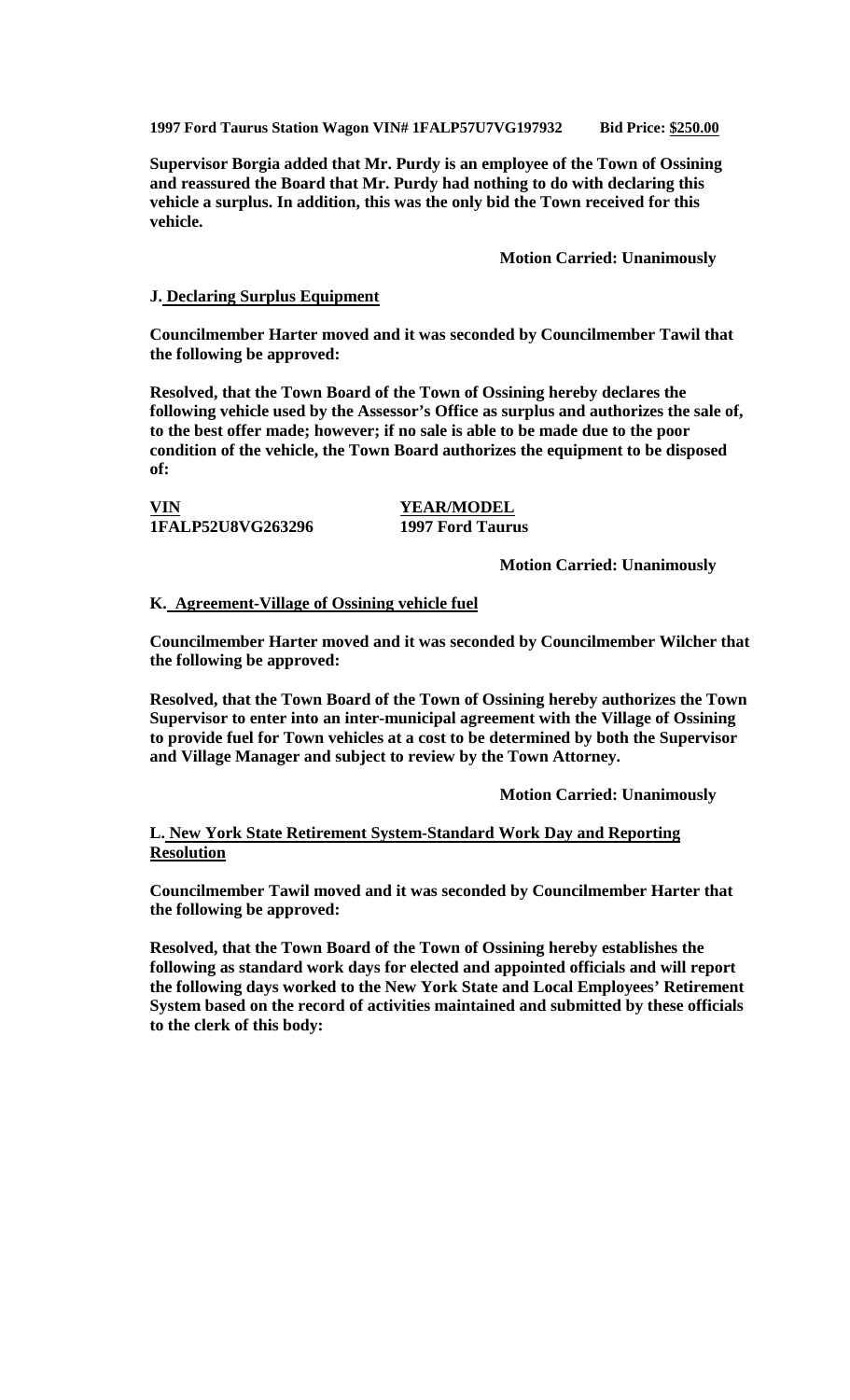|                                    |                        | Standard<br>Work Day |                           | Participates<br>in<br>Employer's<br>Time<br>Keeping<br>System | Days/Month<br>(based on<br>Record of |
|------------------------------------|------------------------|----------------------|---------------------------|---------------------------------------------------------------|--------------------------------------|
| Title                              | Name                   | (Hrs/day)            | Term Begins/Ends          | (Y/N)                                                         | Activities)                          |
| <b>ELECTED</b><br><b>OFFICIALS</b> |                        |                      |                           |                                                               |                                      |
| Supervisor                         | Catherine Borgia       | $\overline{7}$       | 01/01/2010-<br>12/31/2011 | Υ                                                             | N/A                                  |
| <b>Receiver of Taxes</b>           | <b>Gloria Fried</b>    | $\overline{7}$       | 01/01/2010-<br>12/31/2013 | Υ                                                             | N/A                                  |
| Supt'd of Highways                 | Michael G.<br>O'Connor | $\overline{7}$       | 01/01/2010-<br>12/31/2011 | Y                                                             | N/A                                  |
| <b>Town Justice</b>                | Nancy Quinn<br>Koba    | $6\phantom{1}6$      | 01/01/2010-<br>12/31/2013 | $\mathsf{N}$                                                  | 5.51                                 |
| <b>Board Member</b>                | Peter Tripodi, IV      | 6                    | 01/01/2010-<br>12/31/2013 | $\mathsf{N}$                                                  | 13.76                                |
| <b>APPOINTED OFFICIALS</b>         |                        |                      |                           |                                                               |                                      |
| <b>Town Attorney</b>               | Wayne Spector          | $6\phantom{1}6$      | 01/01/2010-<br>12/31/2010 | $\mathsf{N}$                                                  | 11.38                                |
| Deputy Town<br>Attorney            | Sonia Tanksley         | $6\phantom{1}6$      | 01/01/2010-<br>05/20/2010 | $\mathsf{N}$                                                  | 1.77                                 |
| <b>Budget Officer</b>              | Connie Cerny           | 7                    | 01/01/2010-<br>12/31/2010 | Y                                                             | N/A                                  |
| Secretary to<br>Supervisor         | Jane Kanning           | 7                    | 01/01/2010-<br>12/31/2010 | Υ                                                             | N/A                                  |

## **Motion Carried: Unanimously**

# **V. MONTHLY REPORTS**

**Councilmember Tawil moved and it was seconded by Councilmember Harter that the following be approved:**

**Resolved, that the Town Board of the Town of Ossining hereby accepts the Monthly Reports for the month of May 2010 from the Tax Receiver's office and June 2010 monthly reports from the Clerk's office, Building Department and Police Department.**

**Motion Carried: Unanimously**

## **VI. VISITOR RECOGNITION**

**Mr. Bobby Williams, Spring Street commented on the adults abusing the elderly.** 

**Supervisor Borgia added that the Town Police Department has an elder abuse program which they do advocacy for the elder also; the Attorney General's office has information on elder abuse.**

**Attorney Matt Brotmann from the Attorney General's office was present and advised that if this was an immediate emergency, they should call the local Police Department. If it is a criminal matter, victims are urged to contact Westchester District Attorney's office.**

**Ms. Linda Mangano, Ellis Place commented on the invitation to the Project Sunlight Presentation. Supervisor Borgia advised that the flyer was in PDF form and the Supervisor's office was unable to make changes to it.**